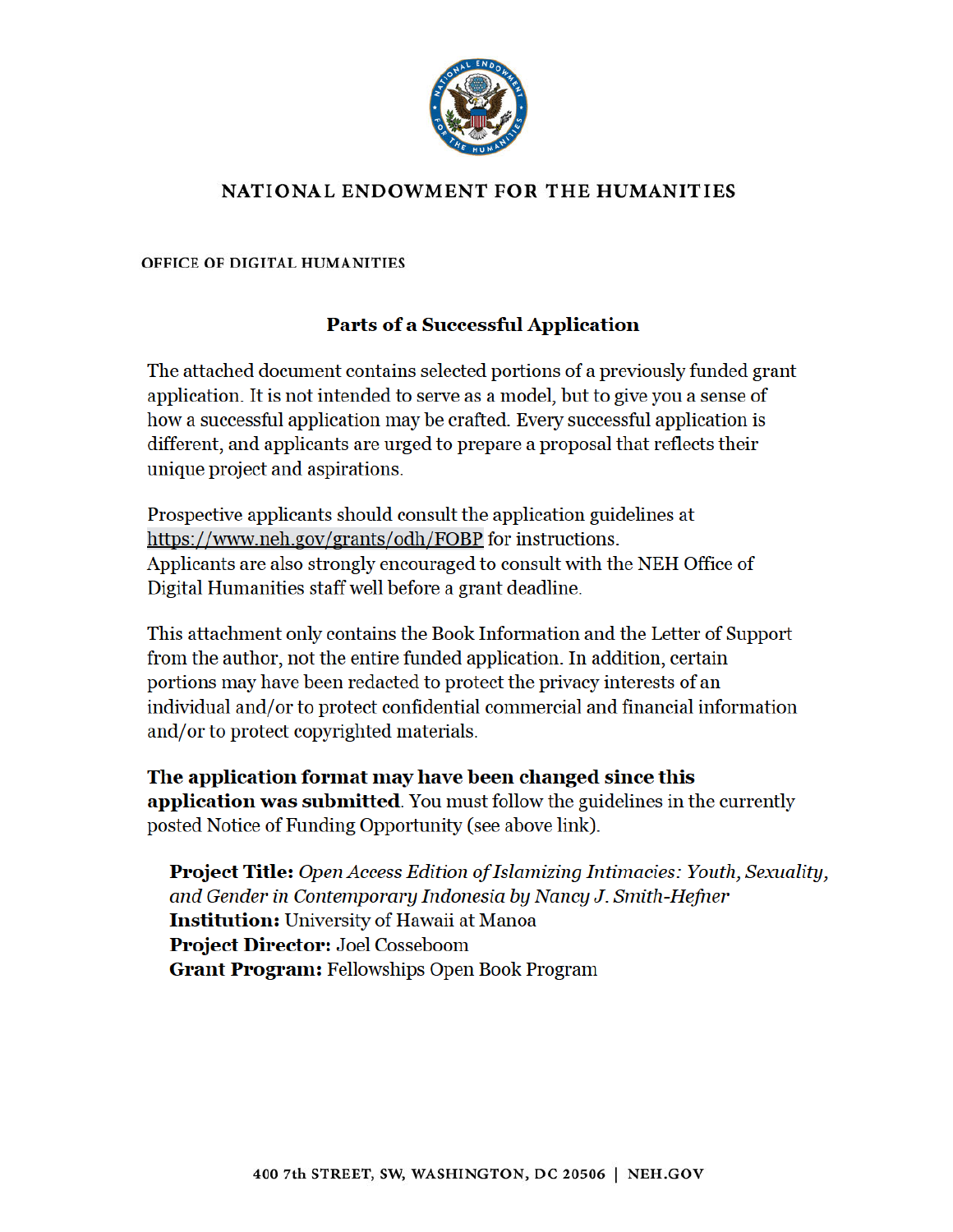**BOSTON UNIVERSIT** 

**Boston University** College of Arts & Sciences Department of Anthropology 232 Bay State Road Boston, Massachusetts 02215

March 14, 2021

National Endowment for the Humanities Office of Digital Humanities 400 7th Street, SW Washington, DC 20506

Dear Sir/Ms.:

In the spring of 2019, University of Hawai'i (UH) Press published my monograph, *Islamizing Intimacies: Youth, Sexuality, and Gender in Contemporary Indonesia. The research for my book* was partially funded by a National Endowment for the Humanities Fellowship (2002-2003, award no. 37676-02); my project was entitled "Young Muslims: Religion, Education, and Gender Transformation in Java." I write this letter in endorsement of UHP's application to the Fellowships Open Book Program to release a free-to-download open-access (OA) edition of my work. If the application is successful, UH Press and I will execute a contract addendum stipulating that the OA edition is to be issued under the Creative Commons Attribution-NonCommercial-No Derivs (CC BY-NC-ND) 4.0 license.

In my NEH Fellowship application I described my research project as "an examination of the social meanings and cultural consequences of a resurgent Islam on Javanese conceptions of gender, self, family, and moral education." Through the words and experiences of educated youth involved in new forms of Islamic piety, I proposed to examine the impact of recent changes religious and social developments on young people's views of masculinity and femininity, and explore the ambiguous implications of these changes for men and women's identity as Javanese, Indonesians, and Muslims.

My final, published book did not stray far from my original proposal. However, a major, and somewhat unexpected, development was that because of the fluid and rapidly changing context of *reformasi* (post-1998) Indonesia and its impacts on youth culture, I ended up extending my project into a much longer time frame than I had originally anticipated. In addition to carrying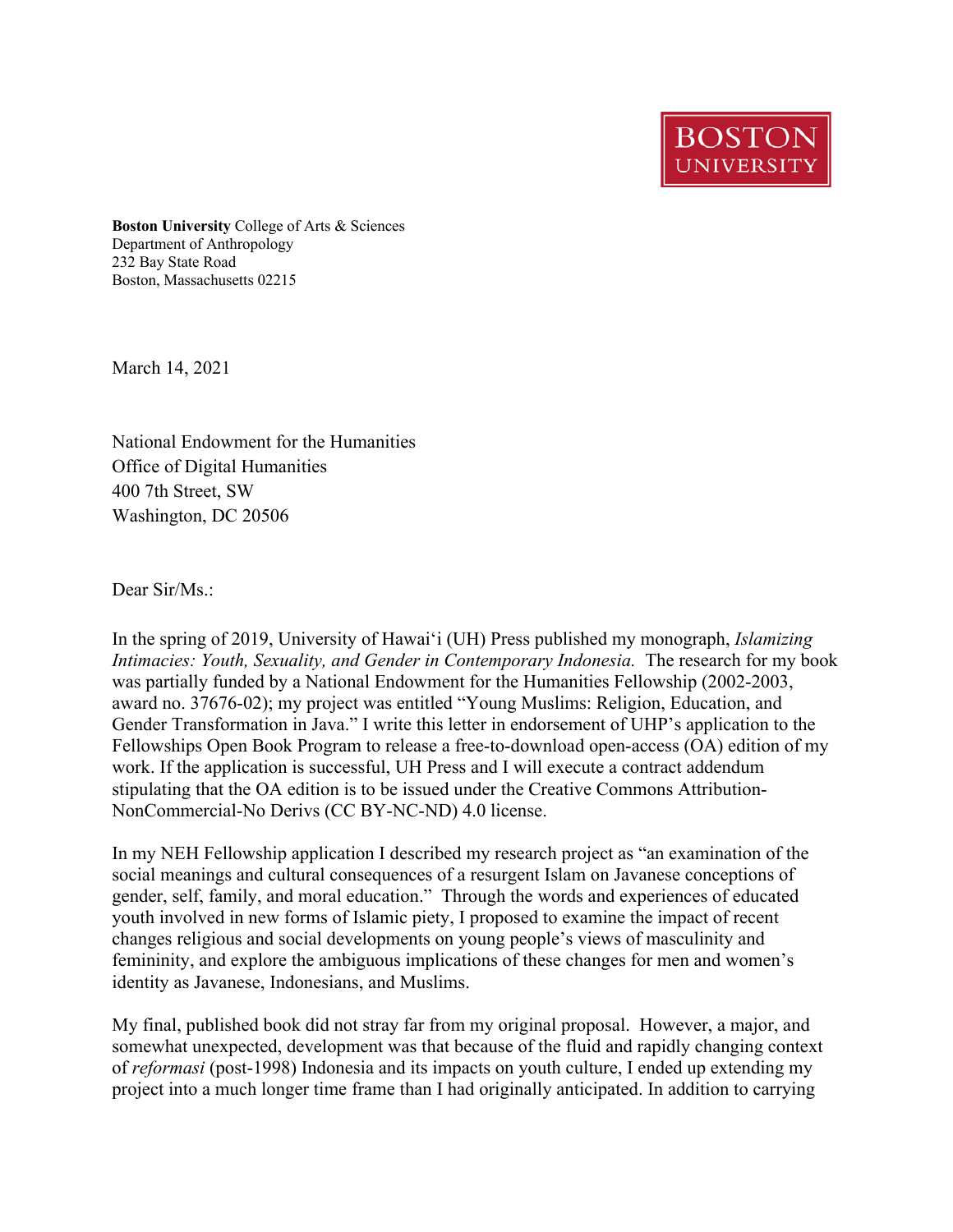out over 250 in-depth interviews with young, educated, Muslim Javanese, I also followed a core group of Javanese youth over a period of 15 years, documenting their changing situation as related to education, career, dating, marriage, and settling into households of their own.

I would be extremely pleased if my book were to receive an NEH Open Book Fellowship, not in small part because of the possibility of my work becoming more accessible to Indonesians themselves. I also want to take this opportunity again to thank NEH for generously supporting my work. It would have been extremely difficult for me to have completed the manuscript without the support of the Endowment -- for which I am extremely grateful.

Sincerely,

wompung

Nancy J. Smith-Hefner Department Chair & Professor of Anthropology Boston University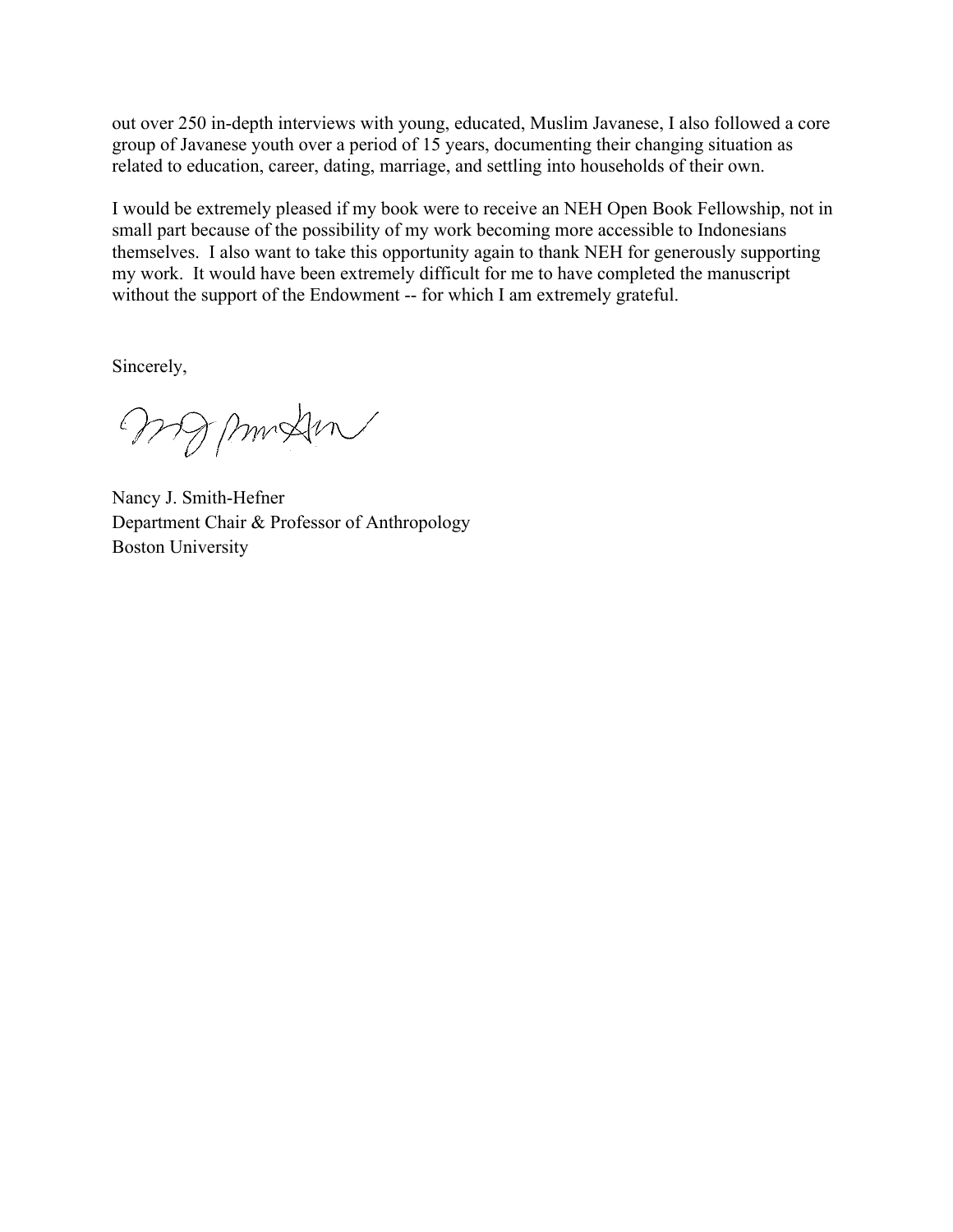## **Book Information**

## Description

The work is an ethnographic study of educated Muslim Javanese youth in the city of Yogyakarta, the result of a fifteen-year, longitudinal study that began in 1999. It traces generational shifts related to young people's views of gender, sexuality, marriage, and family, showing a pervasive and genuine desire among growing numbers of Muslim youth to take a more active and comprehensive role in the profession of their faith. While this change is sometimes described as a deepening personal piety, many among these new Muslim youth also aspire to interactions and relationships characterized by a greater measure of informality and intimacy than was typical of the friendships and marital ties of their parents and grandparents. The "new Muslim romance" is characterized by the desire for more of a companionate, romantic partnership, as well as for selfactualization and for a deeper Islamic piety all in complex co-imbrication. Through all its nuances and variations, however, there is evidence of the inexorable abandonment of those practices and understandings deemed incompatible with a more normative understanding of Islam and a gradual but recognizable process of the "Islamization of intimacies."

## Publication History

*Islamizing Intimacies* was released in hardcover and digital formats by University of Hawai'i Press in March 2019. A paperback edition followed in March 2020. The initial print run of the cloth edition totaled  $\overline{^{(b)(4)}}$  copies, individually priced at \$68.00; the initial print run of the paperback edition totaled  $\frac{1}{2}$  copies, individually priced at \$28.00.

To date, the book has generated  $(0)$   $(4)$  in sales revenue. The print edition has sold  $^{(b)(4)}$ copies, the paperback edition  $\frac{1}{\sqrt{2}}$  and the PDF and Kindle formats have generated a combined  $(b)$   $(4)$ .

As of March 2021, the book has been accessed or downloaded on JSTOR a total of 326 times.

### Author Information

Author Nancy J. Smith-Hefner is a Professor in and the Chair of the Department of Anthropology at Boston University.

### NEH Acknowledgment

The acknowledgment of Dr. Smith-Hefner's NEH Fellowship appears on page x of the original publication. If an NEH Open Fellows Book Award is made, the NEH will again be acknowledged on the copyright page of the newly issued open-access editions.